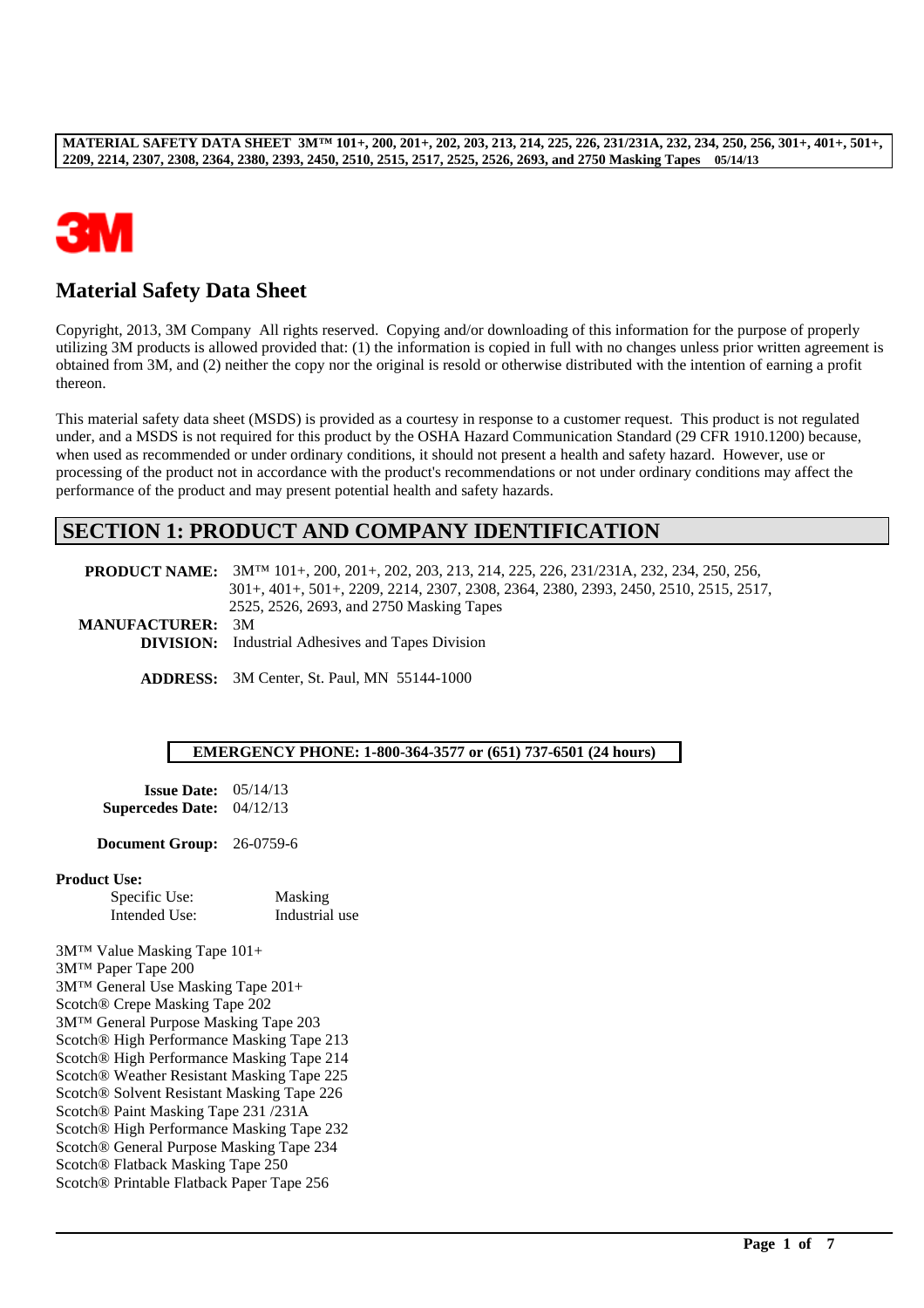3M™ Performance Yellow Masking Tape 301+ 3M™ High Performance Green Masking Tape 401+/233+ 3M™ Specialty High Temperature Masking Tape 501+ 3M™ Paper Masking Tape 2209 3M™ Paper Masking Tape 2214 3M™ Masking Tape 2307 Scotch® Masking Tape 2308 Scotch® Performance Masking Tape 2364 Scotch® Performance Masking Tape 2380 Scotch® Premium High Temperature Masking Tape 2393 3M™ Masking Tape 2450 Scotch(R) Sealer Tape 2510 Tartan™ Flat Back Paper Masking Tape 2515 Scotch® Flatback Tape 2517 Scotch® Performance Flatback Tape 2525 Scotch® Textile Flatback Tape 2526 Scotch® High Performance Masking Tape 2693 ScotchBlue™ Industrial Masking Tape 2750

# **SECTION 2: INGREDIENTS**

**Ingredient C.A.S. No. % by Wt** Paper Backing None 51 - 99 Rubber Adhesive 1 - 49

# **SECTION 3: HAZARDS IDENTIFICATION**

## **3.1 EMERGENCY OVERVIEW**

**Odor, Color, Grade:** various colored paper tape

**General Physical Form:** Solid

**Immediate health, physical, and environmental hazards:** The environmental properties of this product present a low environmental hazard. This product, when used under reasonable conditions and in accordance with the 3M directions for use, should not present a health hazard. However, use or processing of the product in a manner not in accordance with the product's directions for use may affect the performance of the product and may present potential health and safety hazards.

\_\_\_\_\_\_\_\_\_\_\_\_\_\_\_\_\_\_\_\_\_\_\_\_\_\_\_\_\_\_\_\_\_\_\_\_\_\_\_\_\_\_\_\_\_\_\_\_\_\_\_\_\_\_\_\_\_\_\_\_\_\_\_\_\_\_\_\_\_\_\_\_\_\_\_\_\_\_\_\_\_\_\_\_\_\_\_\_\_\_\_\_\_\_\_\_\_

# **3.2 POTENTIAL HEALTH EFFECTS**

**Eye Contact:** No health effects are expected.

**Skin Contact:** No health effects are expected.

**Inhalation:** No health effects are expected.

**Ingestion:** No health effects are expected.

## **3.3 POTENTIAL ENVIRONMENTAL EFFECTS**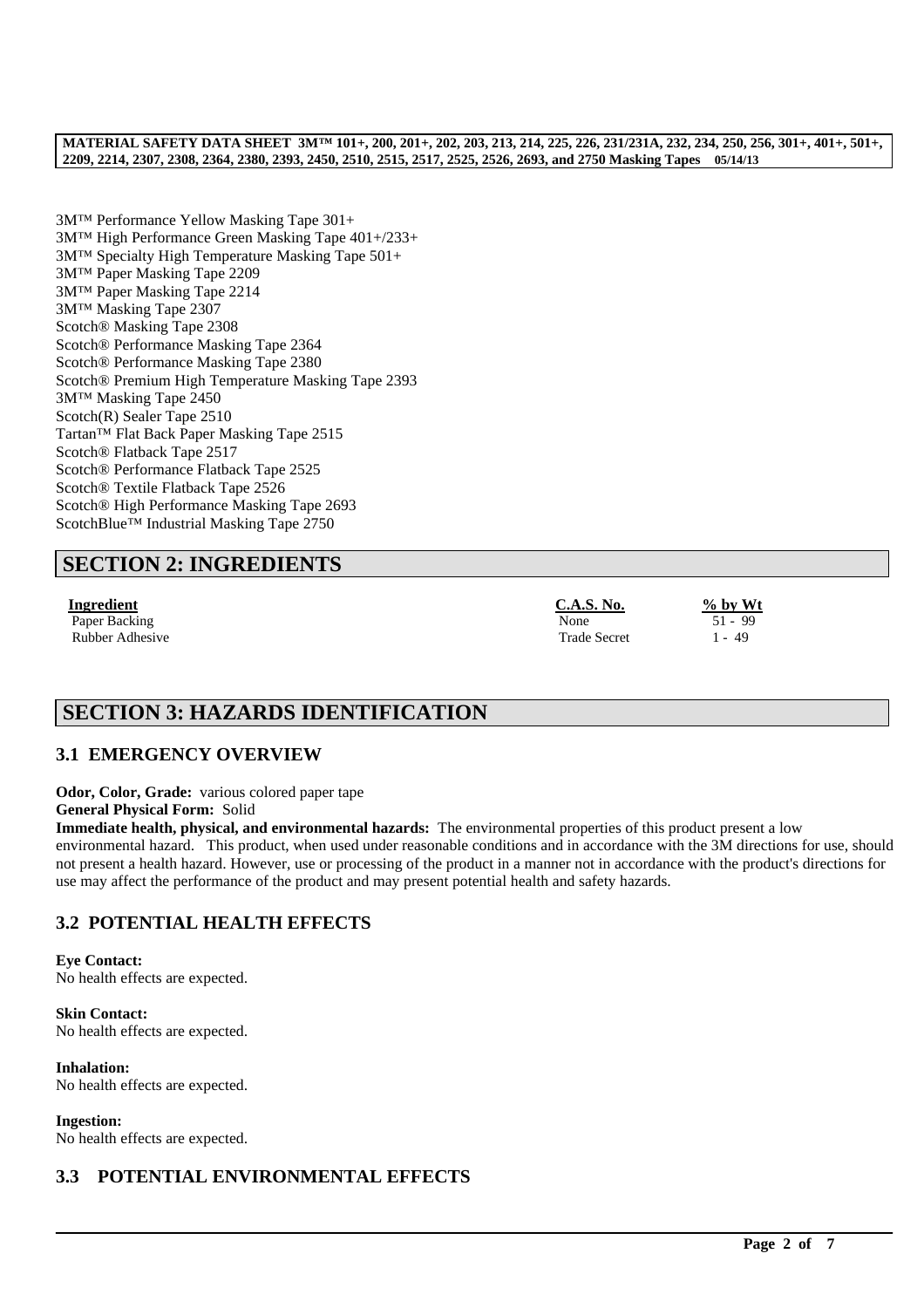This substance does not leach metals or other RCRA (Resource Conservation and Recovery Act) listed TCLP (Toxic Characteristic Leaching Procedure) hazardous substances at concentrations that would make the product a hazardous waste.

## **SECTION 4: FIRST AID MEASURES**

## **4.1 FIRST AID PROCEDURES**

The following first aid recommendations are based on an assumption that appropriate personal and industrial hygiene practices are followed.

**Eye Contact:** No need for first aid is anticipated. **Skin Contact:** No need for first aid is anticipated. **Inhalation:** No need for first aid is anticipated. **If Swallowed:** No need for first aid is anticipated.

# **SECTION 5: FIRE FIGHTING MEASURES**

## **5.1 FLAMMABLE PROPERTIES**

| <b>Autoignition temperature</b> | Not Applicable |
|---------------------------------|----------------|
| <b>Flash Point</b>              | Not Applicable |
| <b>Flammable Limits(LEL)</b>    | Not Applicable |
| <b>Flammable Limits(UEL)</b>    | Not Applicable |

### **5.2 EXTINGUISHING MEDIA**

Use fire extinguishers with class B extinguishing agents (e.g., dry chemical, carbon dioxide).

## **5.3 PROTECTION OF FIRE FIGHTERS**

**Special Fire Fighting Procedures:** Wear full protective equipment (Bunker Gear) and a self-contained breathing apparatus (SCBA).

\_\_\_\_\_\_\_\_\_\_\_\_\_\_\_\_\_\_\_\_\_\_\_\_\_\_\_\_\_\_\_\_\_\_\_\_\_\_\_\_\_\_\_\_\_\_\_\_\_\_\_\_\_\_\_\_\_\_\_\_\_\_\_\_\_\_\_\_\_\_\_\_\_\_\_\_\_\_\_\_\_\_\_\_\_\_\_\_\_\_\_\_\_\_\_\_\_

**Unusual Fire and Explosion Hazards:** Not applicable. No unusual fire or explosion hazards are anticipated.

## **SECTION 6: ACCIDENTAL RELEASE MEASURES**

**6.1. Personal precautions, protective equipment and emergency procedures** Not applicable.

**6.2. Environmental precautions** Not applicable.

**Clean-up methods** Not applicable.

## **SECTION 7: HANDLING AND STORAGE**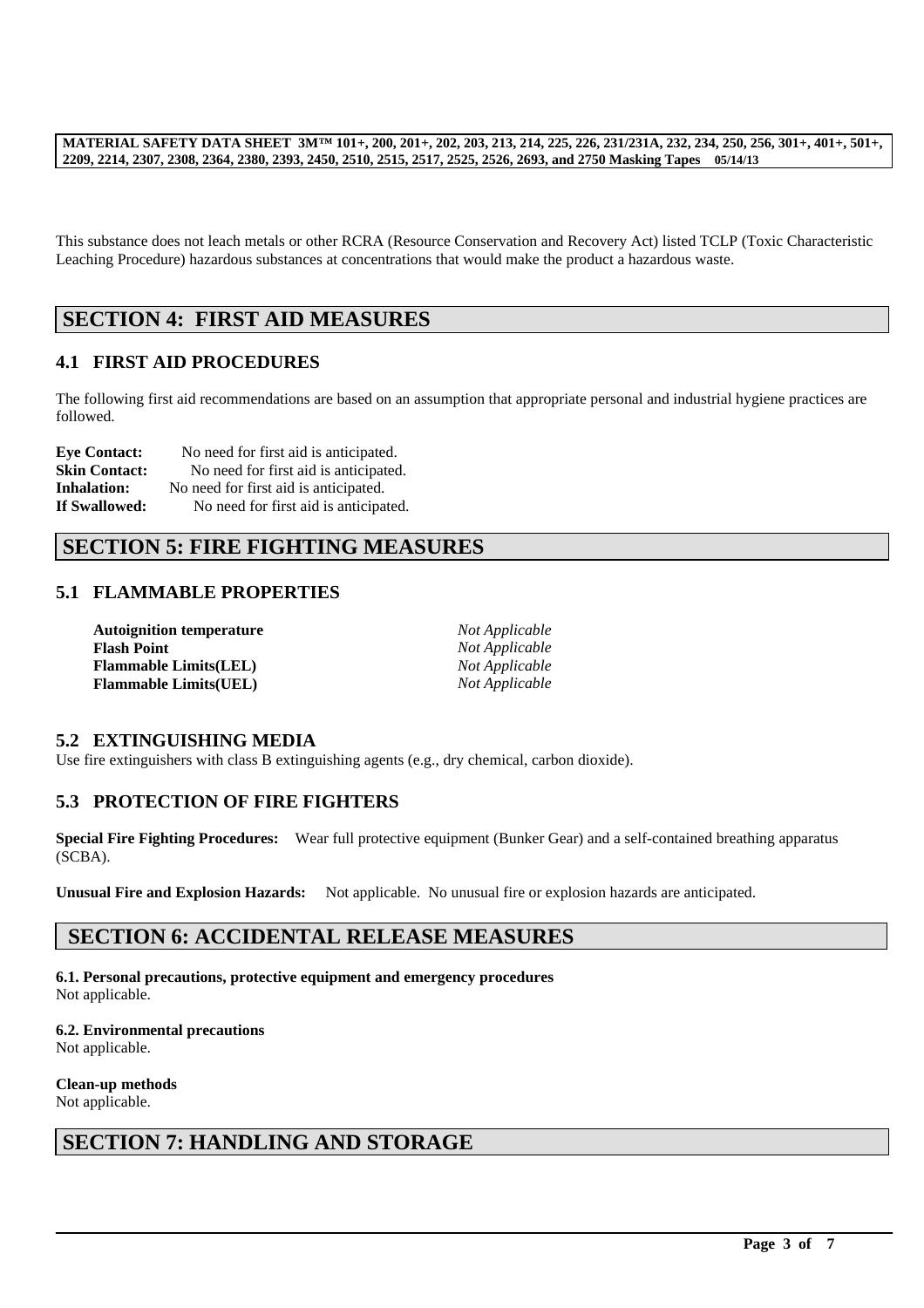## **7.1 HANDLING**

This product is considered to be an article which does not release or otherwise result in exposure to a hazardous chemical under normal use conditions.

### **7.2 STORAGE**

Not applicable.

## **SECTION 8: EXPOSURE CONTROLS/PERSONAL PROTECTION**

### **8.1 ENGINEERING CONTROLS**

Not applicable.

### **8.2 PERSONAL PROTECTIVE EQUIPMENT (PPE)**

#### **8.2.1 Eye/Face Protection**

Not applicable.

#### **8.2.2 Skin Protection**

Avoid prolonged or repeated skin contact. Gloves not normally required.

#### **8.2.3 Respiratory Protection**

Under normal use conditions, airborne exposures are not expected to be significant enough to require respiratory protection.

### **8.2.4 Prevention of Swallowing**

Not applicable.

### **8.3 EXPOSURE GUIDELINES**

**None Established**

# **SECTION 9: PHYSICAL AND CHEMICAL PROPERTIES**

**Odor, Color, Grade: various colored paper tape General Physical Form:** Solid **Autoignition temperature** *Not Applicable* **Flash Point** *Not Applicable* **Flammable Limits(LEL)** *Not Applicable* **Flammable Limits(UEL)** *Not Applicable* **Boiling Point** *Not Applicable* **Density** *Not Applicable* **Vapor Density** *Not Applicable*

**Vapor Pressure** *Not Applicable*

**Specific Gravity** *Not Applicable* **pH** *Not Applicable* **Melting point** *Not Applicable*

\_\_\_\_\_\_\_\_\_\_\_\_\_\_\_\_\_\_\_\_\_\_\_\_\_\_\_\_\_\_\_\_\_\_\_\_\_\_\_\_\_\_\_\_\_\_\_\_\_\_\_\_\_\_\_\_\_\_\_\_\_\_\_\_\_\_\_\_\_\_\_\_\_\_\_\_\_\_\_\_\_\_\_\_\_\_\_\_\_\_\_\_\_\_\_\_\_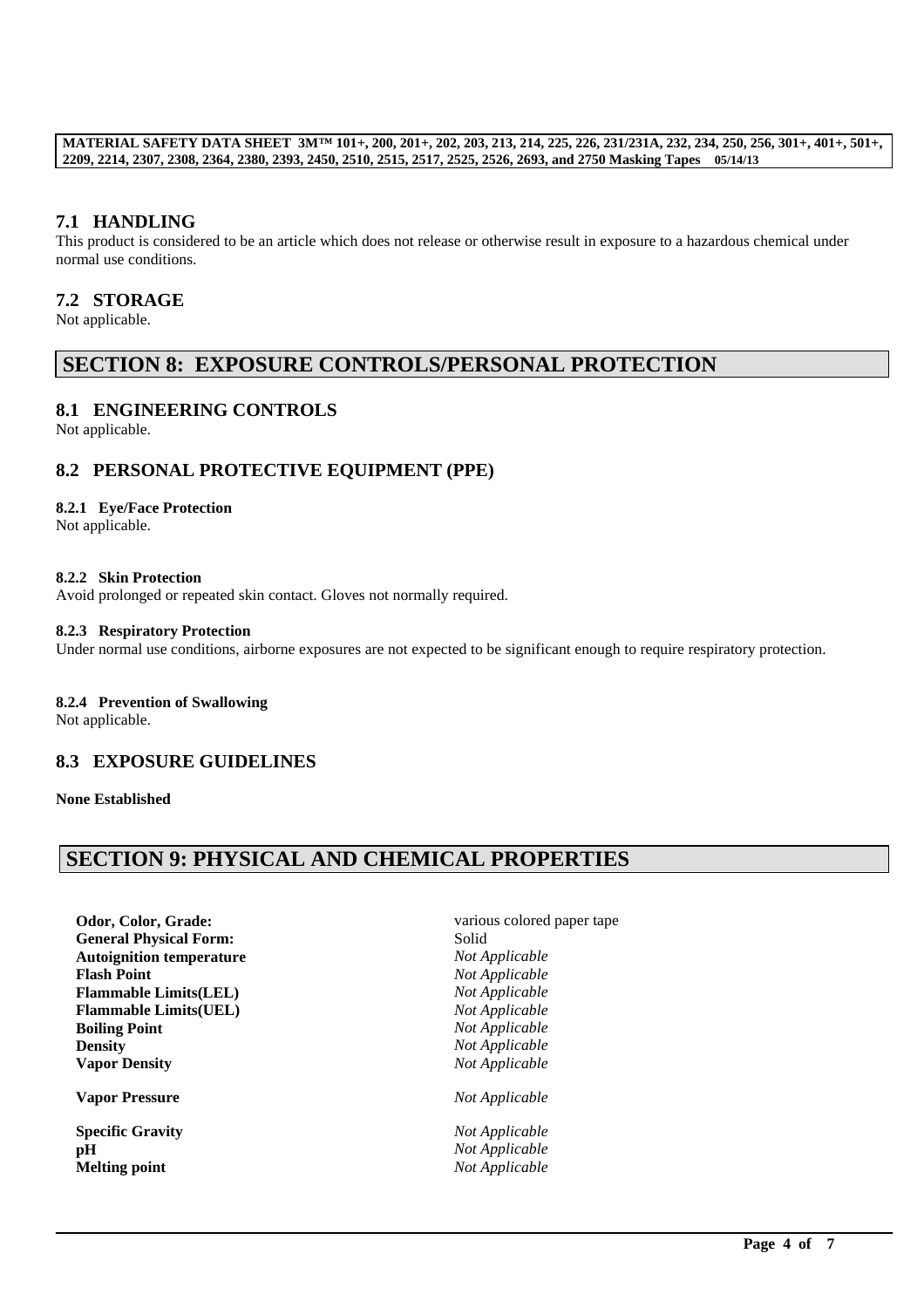**Solubility in Water** Nil **Evaporation rate** *Not Applicable* **Volatile Organic Compounds** *Not Applicable* **Kow - Oct/Water partition coef** *Not Applicable* **Percent volatile** *Not Applicable* **VOC Less H2O & Exempt Solvents** *Not Applicable* **Viscosity** *Not Applicable*

# **SECTION 10: STABILITY AND REACTIVITY**

**Stability:** Stable.

**Materials and Conditions to Avoid: 10.1 Conditions to avoid** None known

**10.2 Materials to avoid** None known

**Hazardous Polymerization:** Hazardous polymerization will not occur.

**Hazardous Decomposition:** Under recommended usage conditions, hazardous decomposition products are not expected. Hazardous decomposition products may occur as a result of oxidation, heating, or reaction with another material.

# **SECTION 11: TOXICOLOGICAL INFORMATION**

Please contact the address listed on the first page of the MSDS for Toxicological Information on this material and/or its components.

# **SECTION 12: ECOLOGICAL INFORMATION**

# **ECOTOXICOLOGICAL INFORMATION**

Not applicable.

# **CHEMICAL FATE INFORMATION**

Not applicable.

# **SECTION 13: DISPOSAL CONSIDERATIONS**

**Waste Disposal Method:** Reclaim if feasible. If product can't be reclaimed, dispose of waste product in a sanitary landfill. Alternatively, incinerate the waste product in an industrial, commercial, or municipal incinerator. As a disposal alternative, incinerate in an industrial or commercial facility.

\_\_\_\_\_\_\_\_\_\_\_\_\_\_\_\_\_\_\_\_\_\_\_\_\_\_\_\_\_\_\_\_\_\_\_\_\_\_\_\_\_\_\_\_\_\_\_\_\_\_\_\_\_\_\_\_\_\_\_\_\_\_\_\_\_\_\_\_\_\_\_\_\_\_\_\_\_\_\_\_\_\_\_\_\_\_\_\_\_\_\_\_\_\_\_\_\_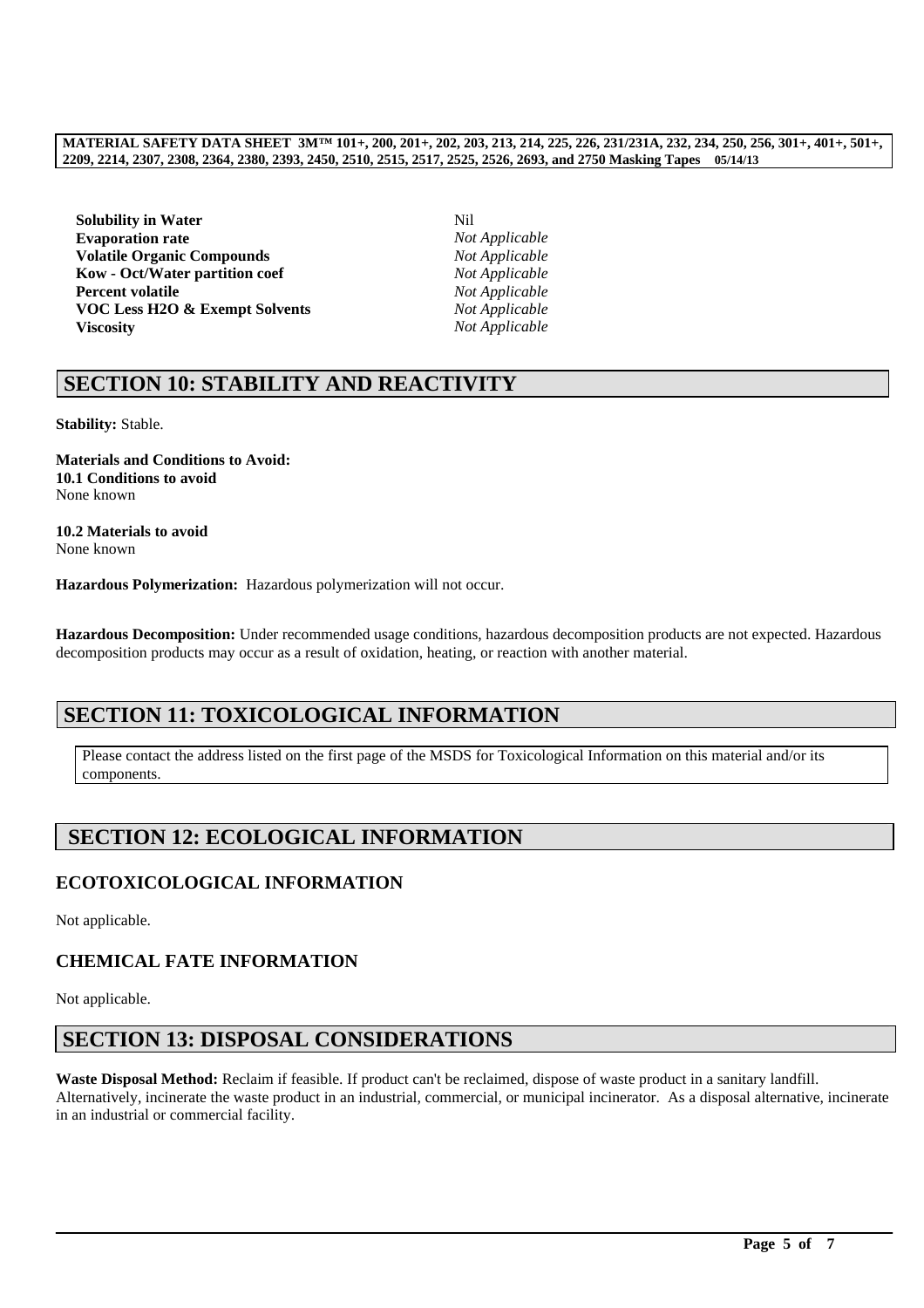**Since regulations vary, consult applicable regulations or authorities before disposal.**

# **SECTION 14:TRANSPORT INFORMATION**

Not regulated per U.S. DOT, IATA or IMO.

*These transportation classifications are provided as a customer service. As the shipper YOU remain responsible for complying with all applicable laws and regulations, including proper transportation classification and packaging. 3M transportation classifications are based on product formulation, packaging, 3M policies and 3M understanding of applicable current regulations. 3M does not guarantee the accuracy of this classification information. This information applies only to transportation classification and not the packaging, labeling, or marking requirements. The original 3M package is certified for U.S. ground shipment only. If you are shipping by air or ocean, the package may not meet applicable regulatory requirements.* 

# **SECTION 15: REGULATORY INFORMATION**

### **US FEDERAL REGULATIONS**

Contact 3M for more information.

### **311/312 Hazard Categories:**

Fire Hazard - No Pressure Hazard - No Reactivity Hazard - No Immediate Hazard - No Delayed Hazard - No

### **STATE REGULATIONS**

Contact 3M for more information.

## **CHEMICAL INVENTORIES**

This product is an article as defined by TSCA regulations, and is exempt from TSCA Inventory listing requirements.

Contact 3M for more information.

### **INTERNATIONAL REGULATIONS**

Contact 3M for more information.

**This MSDS has been prepared to meet the U.S. OSHA Hazard Communication Standard, 29 CFR 1910.1200.**

# **SECTION 16: OTHER INFORMATION**

#### **NFPA Hazard Classification**

**Health:** 0 **Flammability:** 1 **Reactivity:** 0 **Special Hazards:** None

National Fire Protection Association (NFPA) hazard ratings are designed for use by emergency response personnel to address the hazards that are presented by short-term, acute exposure to a material under conditions of fire, spill, or similar emergencies. Hazard ratings are primarily based on the inherent physical and toxic properties of the material but also include the toxic properties of combustion or decomposition products that are known to be generated in significant quantities.

\_\_\_\_\_\_\_\_\_\_\_\_\_\_\_\_\_\_\_\_\_\_\_\_\_\_\_\_\_\_\_\_\_\_\_\_\_\_\_\_\_\_\_\_\_\_\_\_\_\_\_\_\_\_\_\_\_\_\_\_\_\_\_\_\_\_\_\_\_\_\_\_\_\_\_\_\_\_\_\_\_\_\_\_\_\_\_\_\_\_\_\_\_\_\_\_\_

Revision Changes: Section 1: Product name was modified. Page Heading: Product name was modified. Section 2: Product identification comment was modified.